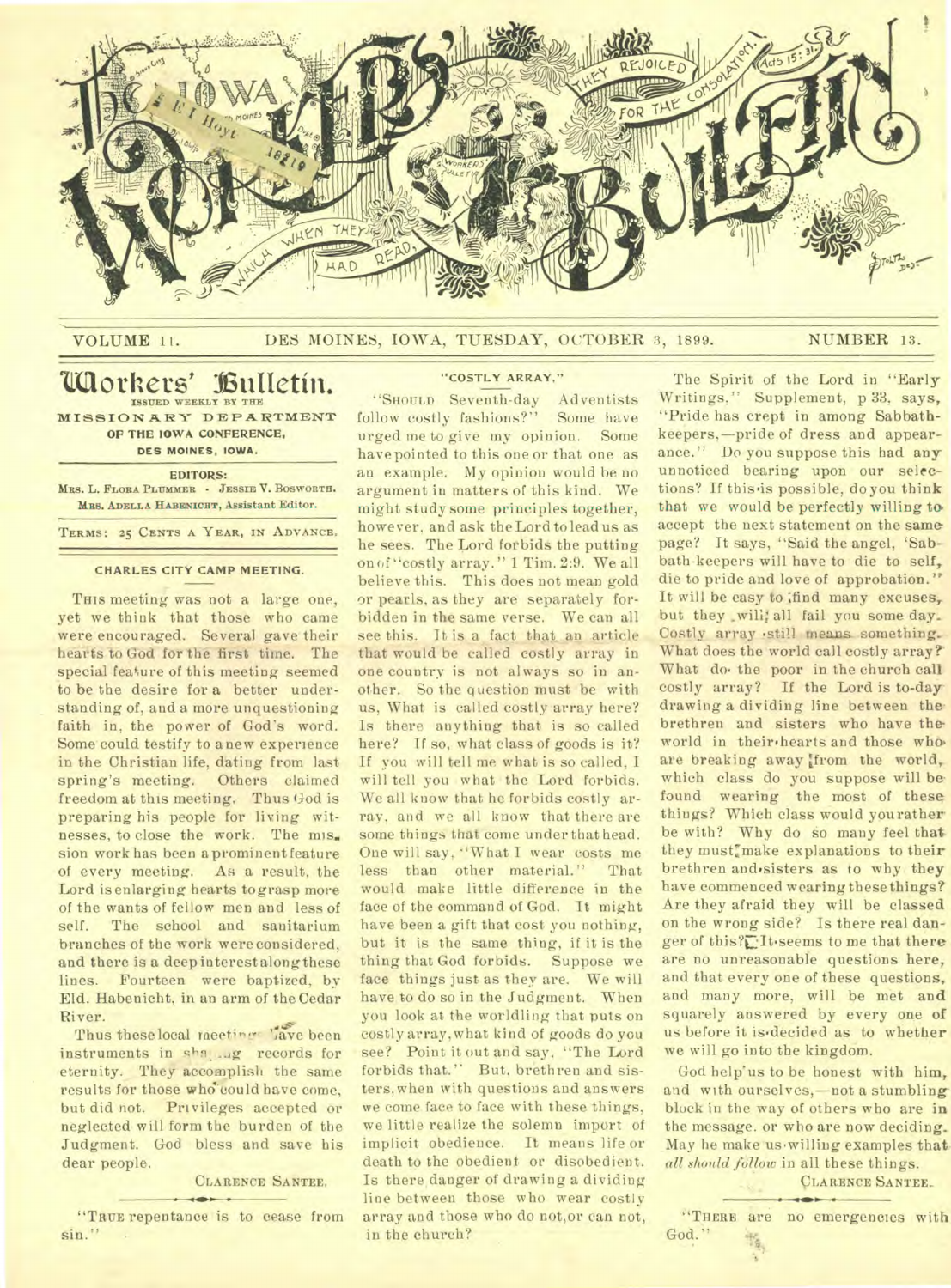#### **APOSTASY IN THE CHURCH.**

IFROM "The Harvest of Imperialism" by Alonzo T. Jones. In the World's Harvest Number of the *Sums of the Times.*]

Who does not know of the powerful and universal efforts that for years have been made, and are constantly being made. in the United States, even by the professed.Protestant denominations, to secure here a firm union of church and• state, to have a church power to dominate the civil, and use it for her own ends? Who does not know of the dangerous progress that has been already made in this direction? Who does•not know that all the branches of the national government —the legislative, the judicial. and the executive—have been officially committed to the union of religion and the state in this nation? At the great biennial .assembly of the Epworth \_League, held at Indianapolis last July, representative and official speakers, with evident satisfaction, recognized that there is even now a union of church and state in this nation.

Now, for professed Protestants anywhere to favor a union of church and state, or any recognition of religion by the state, is in itself a confession of apostasy. And for professed Protestants to do such a thing in the United States, where by every principle of its fundamental law the nation is pledged to the complete separation of religion—and particularly -the Christian religion--and thestate, is even double apostasy.

#### **DEATH.**

DIED of consumption at the city of Laodicea, State of Neglect, in the fifteenth year of her age, Sister Prayer Meeting, eldest daughter of Bro. and Sister Church. The health of Sister Prayer Meeting was quite poor most of last year. and she gradually grew weaker till her life was despaired of. For several weeks a few of her dearest friends by their personal visits and efforts kept her alive, and at times she would revive. and give promise of health and strength once more. But even her truest friends neglected her, and in discouragement she died. Several lived close by, and a large circle of professed Christians were within a radius of one mile, but not one was present at the sad death.

Had only two been present, our sister's life might have been saved; for "If two of you shall agree on earth as touching anything that they shall ask, it shall be done for them." Probably two-thirds of her friends might have

been present if they had been disposed, but they were not, and a blessed sister and daughter died in solitude from sheer neglect. As there were no mourners, there was no funeral held.

In closing this sad statement of facts, we can do no less than to add a sincere prayer that at least the hearts of Bro. and Sister Church may be so tendered as to mourn the loss of their daughter, which will lead them to study the subject of the resurrection, and pray that it may speedily come, that they may once more be united with the blessings of the departed one. *— Selected .* 

# **FlEbD REPORTS.**

## RED **OAK.**

WE are still pressing forward in the work at Red Oak. Our interest is not great, but the way is opening a little as we move on. The brethren in the country, as well as in the city,do all in their power to help. There are eight Sabbath-keepers here now besides the workers. These, with a few visiting brethren and other interested ones, make a nice little Sabbath school. I have been holding meetings in the country, where I find several good openings waiting. Three meetings are held each week in the city besides the Sabbath-school. We look for a permanent organization here. Sister Chitty went home last week, expecting to return in a few days and prepare for a thorough effort in Bible work. Remember us in your prayers.

C. A. HANSEN.

## **KEOKUK.**

SISTER CARTER and I are pleasantly located in this city. We found a place where we could have a pleasant room for Sabbath-school, but it was unfurnished. We asked the Lord to direct as to whether we should take this or a cheaper place with no room for meetings. The outcome was that we took the better house in a better locality, with unfurnished room. The Lord has shown his approval by sending us the money to pay for the rent, by a sister who lived in the mission with me at Chicago. We are thankful to know that she is coming here to live with us. Never before has the Lord so clearly pointed out the way. We are glad of the prospect of having Bro. and Sister Martinson with us. May the work at Keokuk be remembered at the throne of grace.

NELLIE E. KNAPP.

#### COUNCIL BLUFFS.

THE work goes steadily forward here, for which we praise the Lord. We had applied for a teacher for our church school; but as the time drew near for the school to begin, we were still perplexed to know where it should be held,and it seemed that the way was hedged up in every direction. We held a meeting to consider the matter. After prayer and consultation together, it was unanimously decided that the basement of the church be put in shape for a schoolroom. A hundred dollars was soon made up and labor offered, and at this writing the room is nearly ready for occupancy. Bro. Mann, our teacher, is here. We expect to receive much of the Holy Spirit at our coming quarterly meeting, and thus to be better fitted for a part in this closing work. B. P. SHILLING.

# OBITUARY.

JORNSON.-Dled at Parkersburg, Iowa, Sept. 21, 1899, Menuo Johnson, aged 39 y ears, 5 months<sub>,</sub><br>and 6 days.

Brother Johnson was born in Ger\_ many. He came to this country fifteen years ago. About seven years ago he heard and accepted the truth, and was baptized by Eld. Graf, and united with the Seventh-day Adventist church in Parkersburg, Iowa. He leaves a wife and six children. Words of comfort were spoken by Eld. L. F. Trubey from John 14:27.

J. W. CROUSE.

Lros.—Died at Olin, Iowa, Sept. 11. 1899, John W. Lyon, aged 60 years, 7 mon ths. and 17 days.

Bro. Lyon was born in Indiana, and was a member of the Christian church for about twenty-five years. In 1893 Brn. C. M. Gardner and B. E. Fullmer held meetings at Olin, and Bro. Lyon was one of the first to accept the truth. He made a full surrender, *giving* up tobacco and accepting the whole truth as presented to him. He has been a faithful worker, and will be greatly missed by the little company at Olin, as well as by his wife and children. He was never heard tocomplaiu during his long illness. We look forward to the resurrection morn when those who sleep in Jesus shall come forth clothed in immortality. The services were conducted by a Christian minister, as one of our denomination could not be obtained. Bro. Lyon was highly esteemed in the community, as was shown by the large attendance<br>at the funeral. M. L. STILES. at the funeral.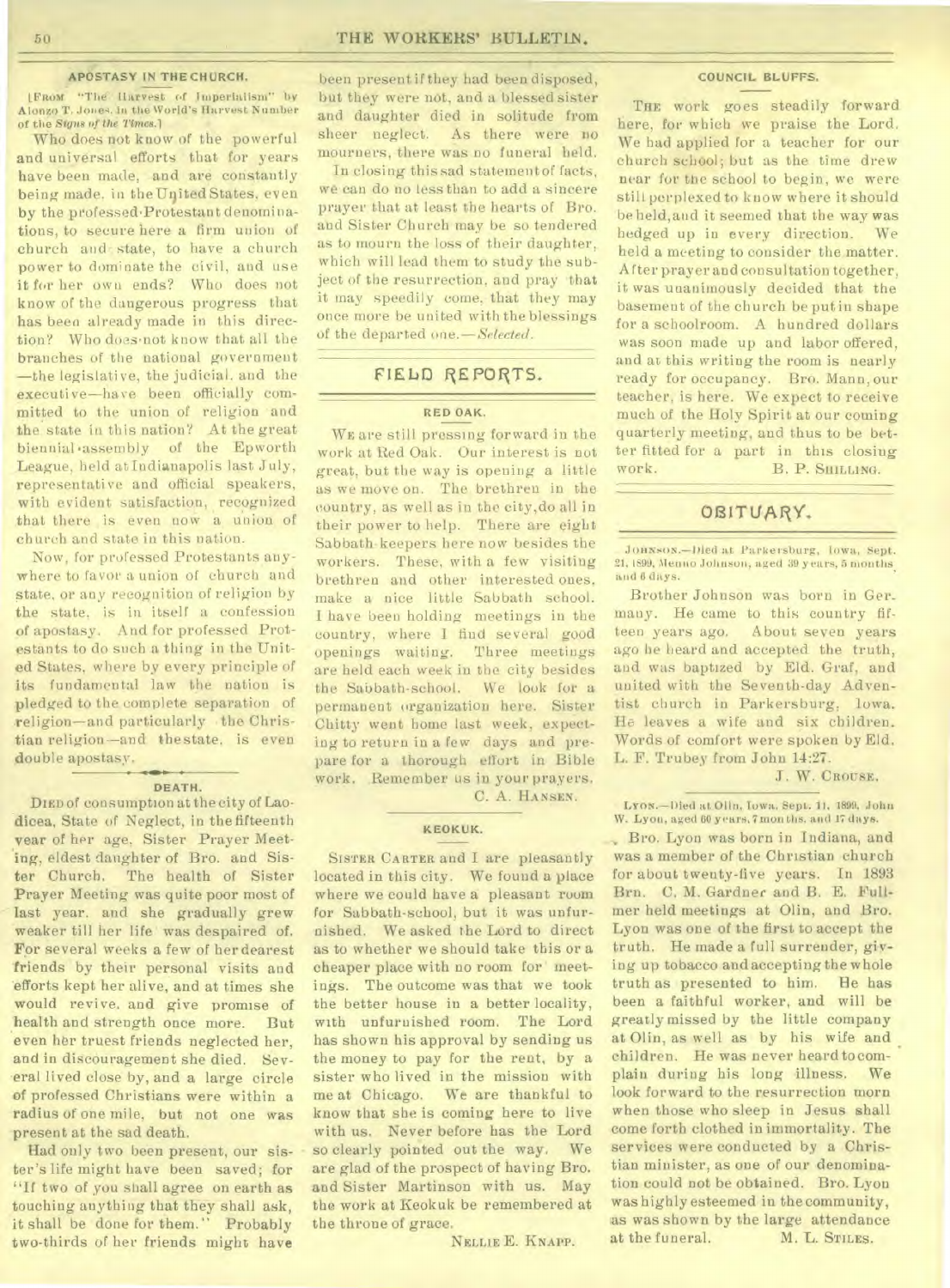# **TfiE 1300K WORK.**

## A WORD.

- •'A NAMELESS man, amid a crowd that thronged the daily mart. Let fall a word of hope and love, unstudied from
- the heart:
- A whisper on the tumult thrown, a transitory breath-
- It raised a brother from the dust; it saved a soul from death.
- -0 germ! 0 fount! 0 word of love! 0 thought at random cast!
- Ye were but little at the first, but mighty at the last."

#### TESTIMONIES FROM CANVASSERS.

MRS. H. B. TILDEN writes: "I did not spend the entire week in canvassing, as the date of my delivery was at hand. I enjoyed taking the books to those who had ordered them, and to see the interest manifested. The books that have been delivered here from time to time this summer are read with great interest. I do praise the Lord for a part in this work, and the success he has given me. Remember the workers in this part of the field."

Although Bro. A. *J.* Scott has nearly lived out his three score years and ten, his. report, as usual, is full of enthusiasm: "Since the cool weather set in I have resumed the canvassing work with renewed energy. I cannot be 'at ease in Zion' while so many precious souls are hungering and thirsting for the precious truths of the third angel's message; During the last ten working days I have taken orders for sixty-three 'Coming King' and two for the *Signs,* and have had many good visits."

C. E. Vosburg in sending in his last report for this season writes: "I can truly say that I have enjoyed my work very much; but 1 feel the need of a better preparation. and will spend the winter at College View, studying to show myself 'approved unto God, a workman that needeth not to be ashamed.' My companion and I have enjoyed many rich blessings; and after another year at school, we expect to be- .come constant laborers in the Master's vineyard."

Bro. Lewis Hilliard has been having some experiences in delivering not altogether of an ' encouraging nature, as quite a number of his orders were taken of Catholics, and the Methodist minister has warned his flock not to take the books. One Catholic subscriber, after taking his book, Prophecies of Jesus,' wrote Bro. Hilliard asking him to return the money, threatening to burn the book if he did not, as it was against his re-

ligion and very obnoxious to him. Bro. Hilliard called on him, and offered to exchange, giving him 'Coming King' instead,-a book on the same line of thought but not against his religion. He was well pleased, and they shook hands and parted as friends.

Pearl Bascom's delivery began Oct. 2. She says, "I trust the Lord for success in this as well as in canvassing."

THE canvassers especially will appreciate a few words from Bro. Fred Johnson. He writes from the Battle Creek Sanitarium: "I enjoy the visits of the BULLETIN, bringing me good news from the home State. I often think of the Iowa workers, especially the canvassers, and pray for them, that they may be the instruments in God's hands of bringing many a poor soul to Christ. May God bless you all. Remember me in your prayers."

"ONE of the illusions is that the present hour is not the critical, decisive hour. Write it on your heart that every day is the best day in the year."

WHEN you send up your prayers, be sure to direct them to the care of the Redeemer, and then they will 'never miscarry.-*M. Henry.* 

#### CANVASSING REPORT FOR WEEK ENDING SEPT. 22, 1899.

| Hrs.                                    |                | Ord. Val.      |  |
|-----------------------------------------|----------------|----------------|--|
| THE COMING KING.                        |                |                |  |
| H. B. Tilden, Grinnell31                | $\overline{9}$ | \$9.00         |  |
| Mrs. H. B. Tilden,<br>$+4$<br>10        | $\sqrt{5}$     | 5,00           |  |
| Pearl D. Bascom, Independence, 20       | 10             | 9.75           |  |
| J. S. Fry, Montezuma17                  | $-6$           | 6.00           |  |
| A. J. Scott, Centerville 32             | 27             | 27.00          |  |
| Belle Rame, Boone34                     | $\overline{7}$ | 7.00           |  |
| Edward Everett, Ocheyedan 5             | $\mathbf{I}$   | 1.00           |  |
| HERALDS OF THE MORNING.                 |                |                |  |
| Olive Lefaye, Hawarden16                | Б              | ₹10.00         |  |
| A. F. French, Afton                     | 4              | 5.00           |  |
| MISCELLANEOUS.                          |                |                |  |
| P. W. Atkinson, Ruthven38               | 4              | 85.85          |  |
| GREAT CONTROVERSY AND SUNSHINE AT HOME. |                |                |  |
| J. P. Gaede, Steamboat Rock20           | $\overline{4}$ | 87.25          |  |
| <b>DELIVERIES</b>                       |                |                |  |
| Books. Value.                           |                | Lost.          |  |
| Mrs. H. B. Tilden. 20                   | \$20.00        | $\bf{0}$       |  |
|                                         | 12.50          | $\bf{0}$       |  |
|                                         | 4.00           | $\bf{0}$       |  |
| Mrs. C. E. Vosburgh 3                   | 3.00           | $\overline{7}$ |  |
| Burton Church26                         | 29.75          | $\Omega$       |  |
|                                         | 73.25          | 6              |  |
| Lewis Hilliard 30                       | 55.50          | 1.3            |  |
| C. E. Vosburgh 23                       | 43.50          | $\theta$       |  |
|                                         | 77.50          | 10             |  |
| Nettie Brown14                          | 16.00          | $\frac{1}{2}$  |  |
| Susan Haskell, 22                       | 21.75          | $\mathbf{1}$   |  |
| SUMMARY.                                |                |                |  |

|  | 18 |
|--|----|
|  | 85 |
|  |    |
|  |    |
|  |    |
|  |    |

# THE SABBATH-SCHOOL.

### CONDUCTED BY MRS. JESSIE L. ADAMS.

#### ORDER IN THE SABBATH-SCHOOL.

"LET all things be done decently and in order." This we are told is "heaven's first law." Perhaps there are none of our services in which success depends so much upon order as in the Sabbath-school. Order includes promptness, and this is the life of the school.

The superintendent should be one who has an "eye single to the glory of God" in all that is done. He should know what hymns are to be used, and not say when the hour has arrived for the school to begin, "Has any one a choice to begin with?" or "What shall we sing?" This detracts from the interest. Often, if any response is made at all, two or three voices respond at about the same time, with as many different hymns. This is not "in order;" for Paul says: "Ye nay prophesy one by one, that all may learn, and all may be comforted ..... For God is not the author of confusion, but of peace, as in all churches of the saints."

Will not this *principle* apply to the subject before us? Hymns should be chosen with which the members of the school are familiar, so that *all* can sing. When those comparatively new are selected, the older members, with perhaps few exceptions, go stumbling along, smothering the sound of their voices for fear of mistakes, while the *children* do not sing at all. How can<br>one "sing with the Spirit" and one "sing with the "with the understanding," a song he does not fully know? It is well to learn *new* songs, but do this outside the school hour.

As officers, teachers, and pupils, we should revere God as the life of the Sabbath-school, and *maintain "order."* 

# C. T. ADAMS.

"A TRUTH that is worth remembering for some time after it has been said, is almost always a truth that has been thought of for some time before it was said. Thoughts which come to the teacher on the spur of the moment are likely to go from the hearer in the same way-on the spur of the moment. If you are to say anything next Sabbath to your scholars which will be worth their thinking of all through the week, it is high time you were thinking about it."

"Gob will not do for us that which we can do for ourselves."